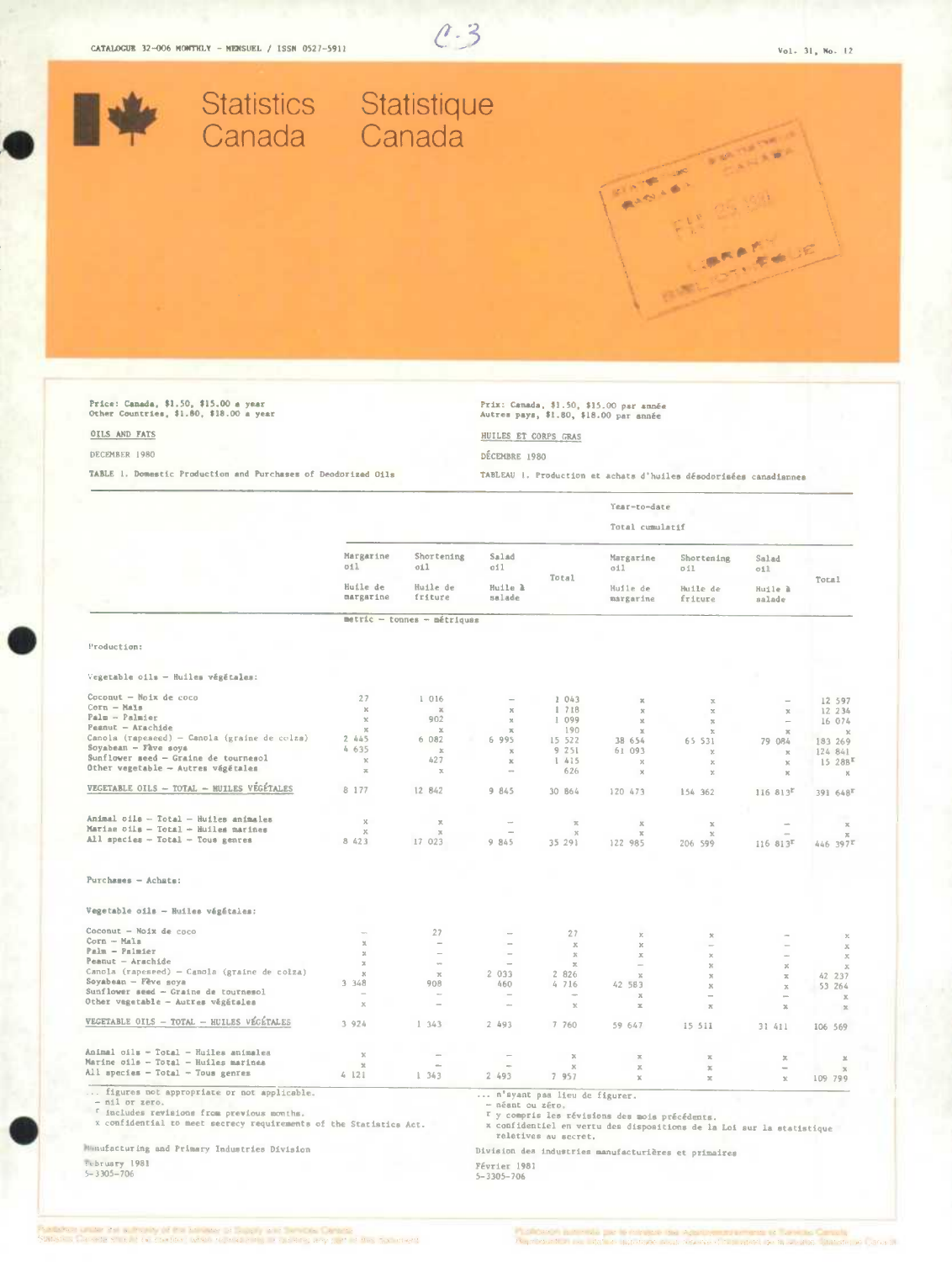TABLE 2. Manufacturers' Sales of Deodorized Oils

TABLEAU 2. Ventes des fabricants d'huiles dénotes isles

|  | Deaumber<br>Décembre  |                                |                   | Year-to-date<br>Total cumulatif |                     |                   |
|--|-----------------------|--------------------------------|-------------------|---------------------------------|---------------------|-------------------|
|  | Margarine<br>011      | Shortening<br>011              | Salad<br>011      | Margarine<br>oil                | Shortening<br>011   | Salad<br>oil      |
|  | Huile de<br>margarine | Huile de<br>friture            | Huile A<br>salade | Huile de<br>margarine           | Huile de<br>friture | Huile à<br>salade |
|  |                       | $metric - t$ onnes - métriques |                   |                                 |                     |                   |

## Bulk sales (tank cars, trucks, etc.) - En<br>vrac (wagons et camions-citernes, etc.):

To packagers or bottlers(1) - Aux empaqueteurs<br>ou aux emboutefileurs(1)  $6772$ 878  $3.449$ 80 294  $17.697^T$ 37 271

| To others $-$ A d'autres              |  |  | $103.156$ <sup>E</sup> |  |
|---------------------------------------|--|--|------------------------|--|
| (1) Not additive to "packaged sales". |  |  |                        |  |

(1) Non additif avec "ventes empaquetées".

TABLE 3. Manufacturers' Packaged Sales of Margarine, Shortening(1) and Salad 011

TABLEAU 3. Margarine, shortening(1) et huiles à salade, ventes en paquets des fabricants

|                                                                                                    | December  |                               |                   | Year-to-date           |                     |                       |
|----------------------------------------------------------------------------------------------------|-----------|-------------------------------|-------------------|------------------------|---------------------|-----------------------|
|                                                                                                    | Décembre  |                               |                   | Total cumulatif        |                     |                       |
|                                                                                                    | Margarine | Shortening                    | Salad<br>oil      | Margarine              | Shortening          | Salad<br>011          |
| and the state of the pro-                                                                          |           | Friture                       | Huile à<br>salade |                        | Friture             | Huile à<br>salade     |
|                                                                                                    |           | $metric - tones - mftri$ quas |                   |                        |                     |                       |
| Packaged sales - Ventes empaquetées                                                                |           |                               |                   |                        |                     |                       |
| Retail - Détail                                                                                    | 6 716     | 1381                          | 3 006             | $106.446$ <sup>r</sup> | x                   | $38813^{x}$           |
| Commercial and industrial - Commercial et<br>industriel                                            | 1602      | 6.483                         | 1 108             | $23.068^T$             | 81 730 <sup>K</sup> | $17.113$ <sup>T</sup> |
| (1) Including baking and frying oils and fats.<br>(1) Y compris les huiles et graisses de cuisson. |           |                               |                   |                        |                     |                       |

#### TABLE 4. Oilseed Crushings; Production and Stocka of Vegetable Oils and Oil Meals, Decamber 1980

TABLEAU 4. Résidus de graines cléagineuses; production et stocks d'huiles végétales et tourteaux, décembre 1980

|                                              | Oilseed crushings<br>Résidus de graines | Vegetable oils<br>D'huiles végétales |                         | Oil meals<br>Tourteaux |                      |
|----------------------------------------------|-----------------------------------------|--------------------------------------|-------------------------|------------------------|----------------------|
|                                              |                                         | Production                           | Stocks                  | Production             | Stocks               |
|                                              | $metric - tonnes - métriques$           |                                      |                         |                        |                      |
| Flaxseed - Grains de lin                     |                                         | $\propto$                            |                         |                        |                      |
| Soyabean - Fève soya                         | 93 032                                  | 15766                                | 11 046                  | 73 009                 | 20 755               |
| Canola (rapeseed) - Canola (graine de colza) | 80 706                                  | 33 893                               | 47 540                  | 46 278                 | 9074                 |
| Sunflower sead - Graine de tournesol         |                                         | ×                                    | $\mathbf{x}$            | $\mathbb{X}.$          | $\mathbf{x}$         |
| TOTAL                                        | $\mathbb{R}$                            | $\mathbb{X}$                         | $\mathbb{X}$            | $\mathbf{x}$           | $\mathbf{x}$         |
| Year-to-date - Total cumulatif:              |                                         |                                      |                         |                        |                      |
| Flaxseed - Graine de lin                     | $\mathbf x$                             | $\chi$                               | $-0.01$                 | $\boldsymbol{\chi}$    | $\sim$ $\sim$ $\sim$ |
| Soyabean - Fève soye                         | 010 788                                 | 171 465                              | $-0.11$                 | 798 726                | 2.811                |
| Canola (rapeseed) - Canola (graine de colza) | 940 261                                 | 385 327                              | $\alpha \rightarrow -1$ | 543 743                | $\mathbf{r}$         |
| Sunflower seed - Graine de tournesol         | $\mathcal{R}$                           | $\mathbf{x}$                         | $\sim$ $\sim$ $-$       | x                      | $-14$                |
| TOTAL                                        | $\mathbb{M}$                            | $\mathbb{X}$                         | $-1$                    | х                      | in a co-             |
|                                              |                                         |                                      |                         |                        |                      |

Source: Statistics Canada, Agriculture Statistics Division, Crops Section.<br>Source: Statistique Canada, Division de la statistique agricole, section des cultures.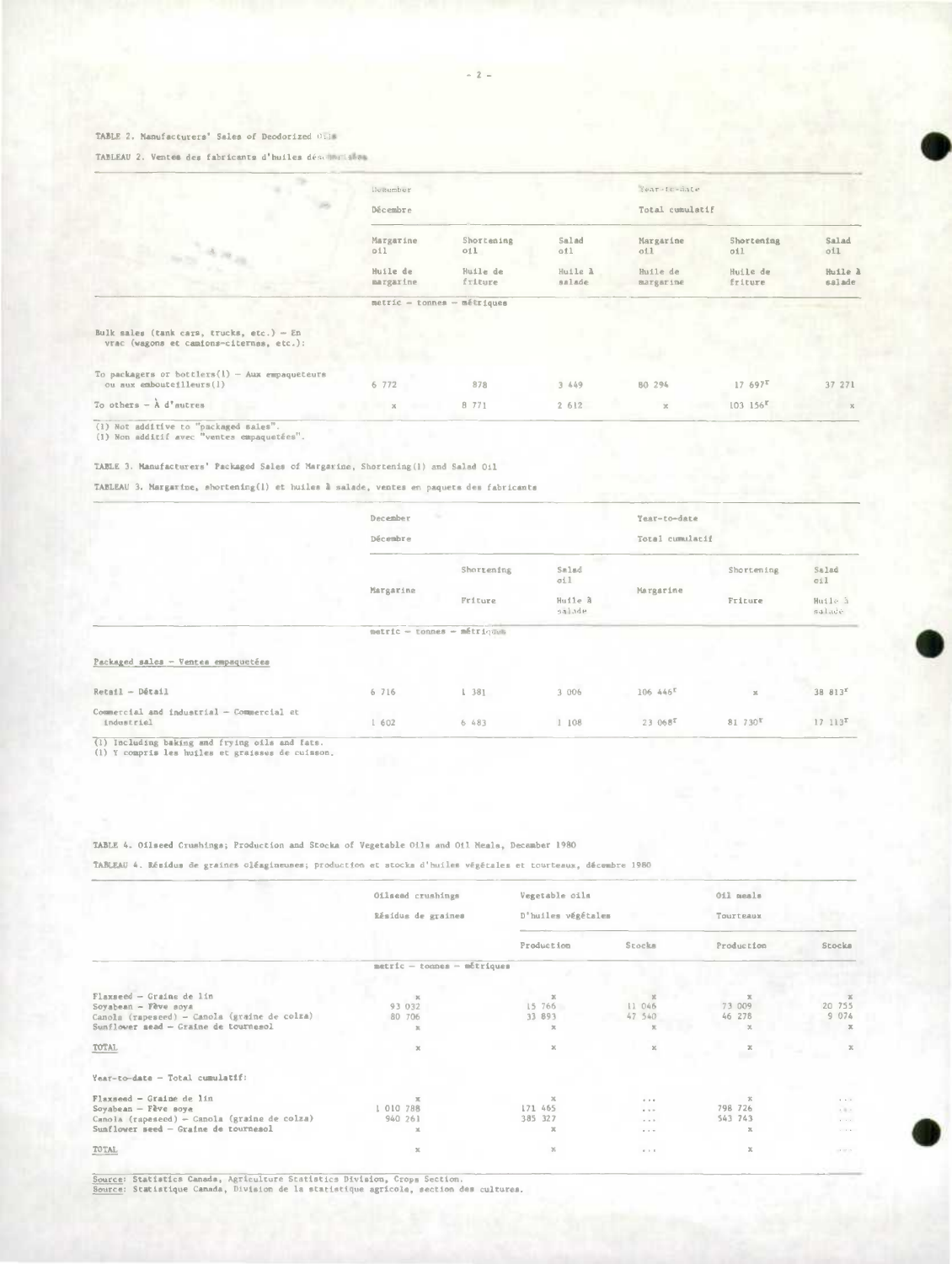Catalogue  $32 - 006$ Monthly-Mensuel

> Oils and Fats, December 1980 Huiles et Corps Gras, décembre 1980

## E R R A T A

Table 1 - Tableau 1

Total year-to-date production of corn oil reads: 12234 metric tonnes should read: 25181 metric tonnes

Le total cumulatif de la production d'huile de mais se lit: 12234 tonnes métriques. Doit se lire: 25181 tonnes métriques.

5-3305-706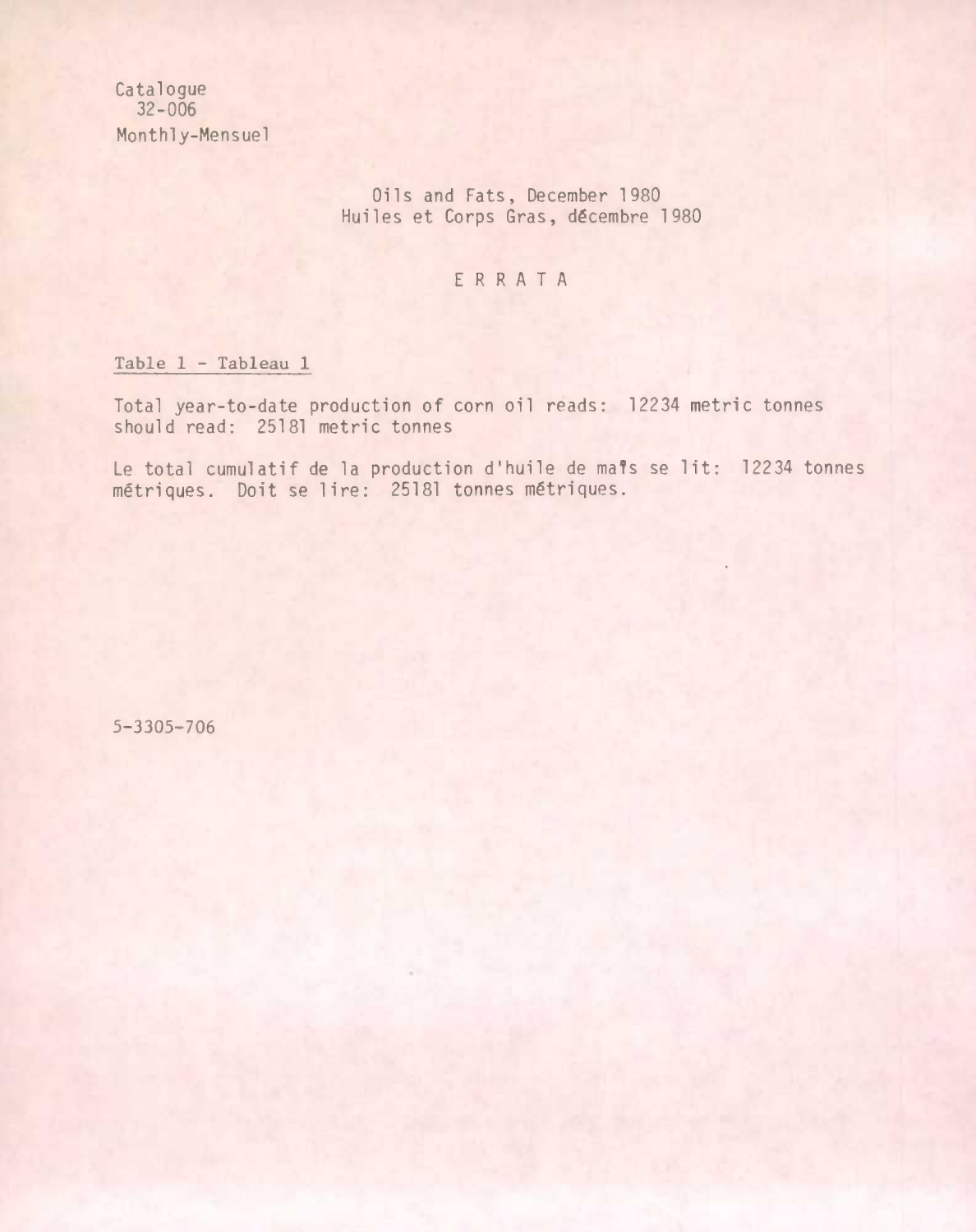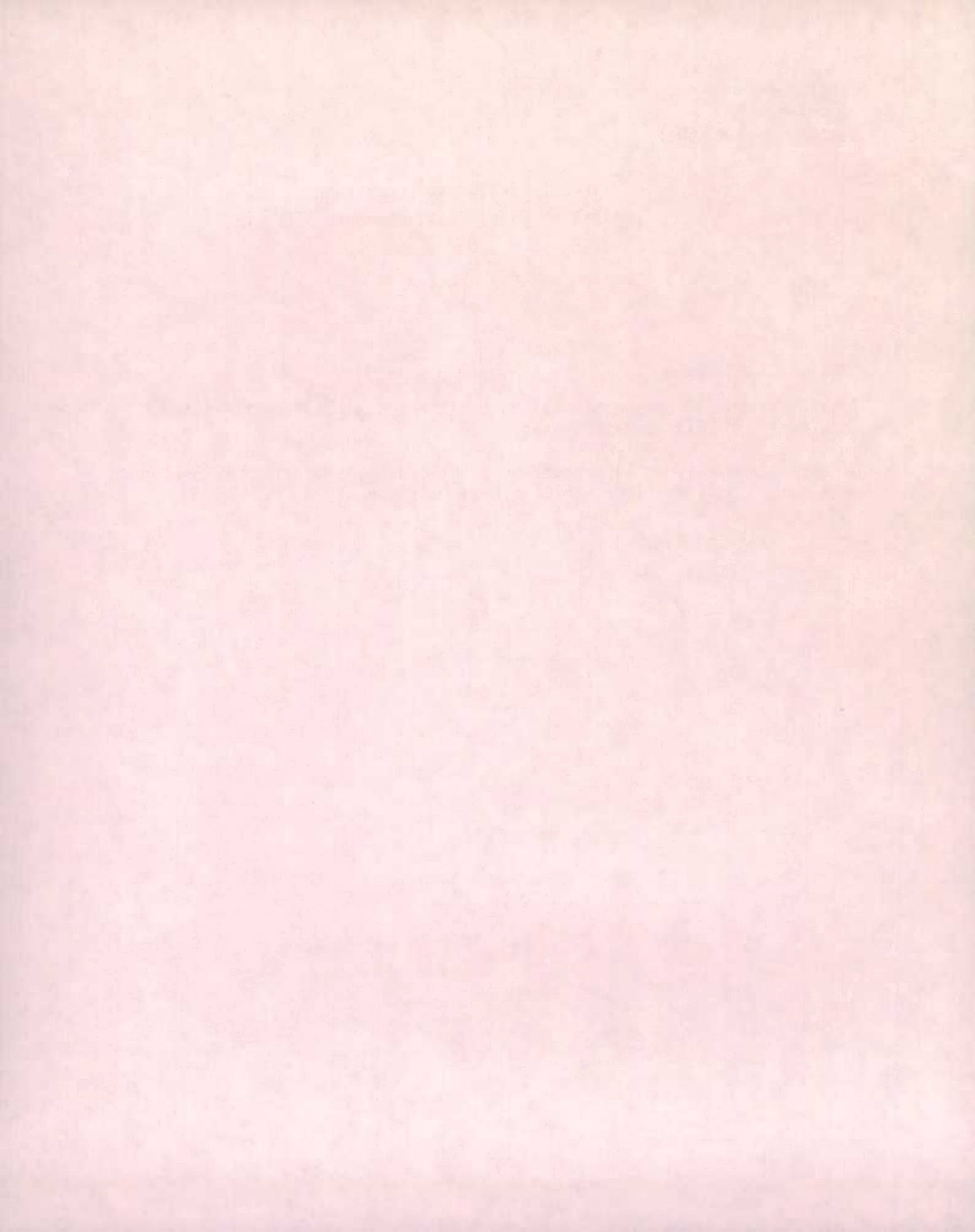|                                                                                       | Year-to-date          |                             |                   |
|---------------------------------------------------------------------------------------|-----------------------|-----------------------------|-------------------|
|                                                                                       | Total cumulatif       |                             |                   |
|                                                                                       | Margarine<br>011      | Shortening<br>oil           | Salad<br>oil      |
|                                                                                       | Huile de<br>margarine | Huile de<br>friture         | Huile à<br>salade |
|                                                                                       |                       | metric - tonnes - métriques |                   |
| Bulk sales (tank cars, trucks, etc.) - En<br>vrac (wagons et camions-citernes, etc.): |                       |                             |                   |
| To packagers or bottlers $(1)$ - Aux empaqueteurs<br>ou aux embouteilleurs (1)        | 71 747                | 19 150                      | 35 689            |
| To others $ A$ d'autres                                                               | $\mathbf x$           | 92 067                      | 28 496            |

(1) Non additif avec "ventes empaquetées".

. TABLE 6. Manufacturers' Packaged Sales of Margarine, Shortening(1) and Salad Oil, 1979 Revised

TABLEAU 6. Margarine, shortening(1) et huiles à salade, ventes en paquets des fabricants, 1979 révisé

|                                             | Year-to-date    |                               |                   |
|---------------------------------------------|-----------------|-------------------------------|-------------------|
|                                             | Total cumulatif |                               |                   |
|                                             |                 | Shortening                    | Salad<br>oil      |
|                                             | Margarine       | Friture                       | Huile à<br>salade |
|                                             |                 | $metric - tonnes - métriques$ |                   |
| Packaged sales - Total - Ventes empaquetées | 134 013         | 99 501                        | 54 346            |

(1) Including baking and frying oils and fats.

(1) Y compris les huiles et graisses de cuisson.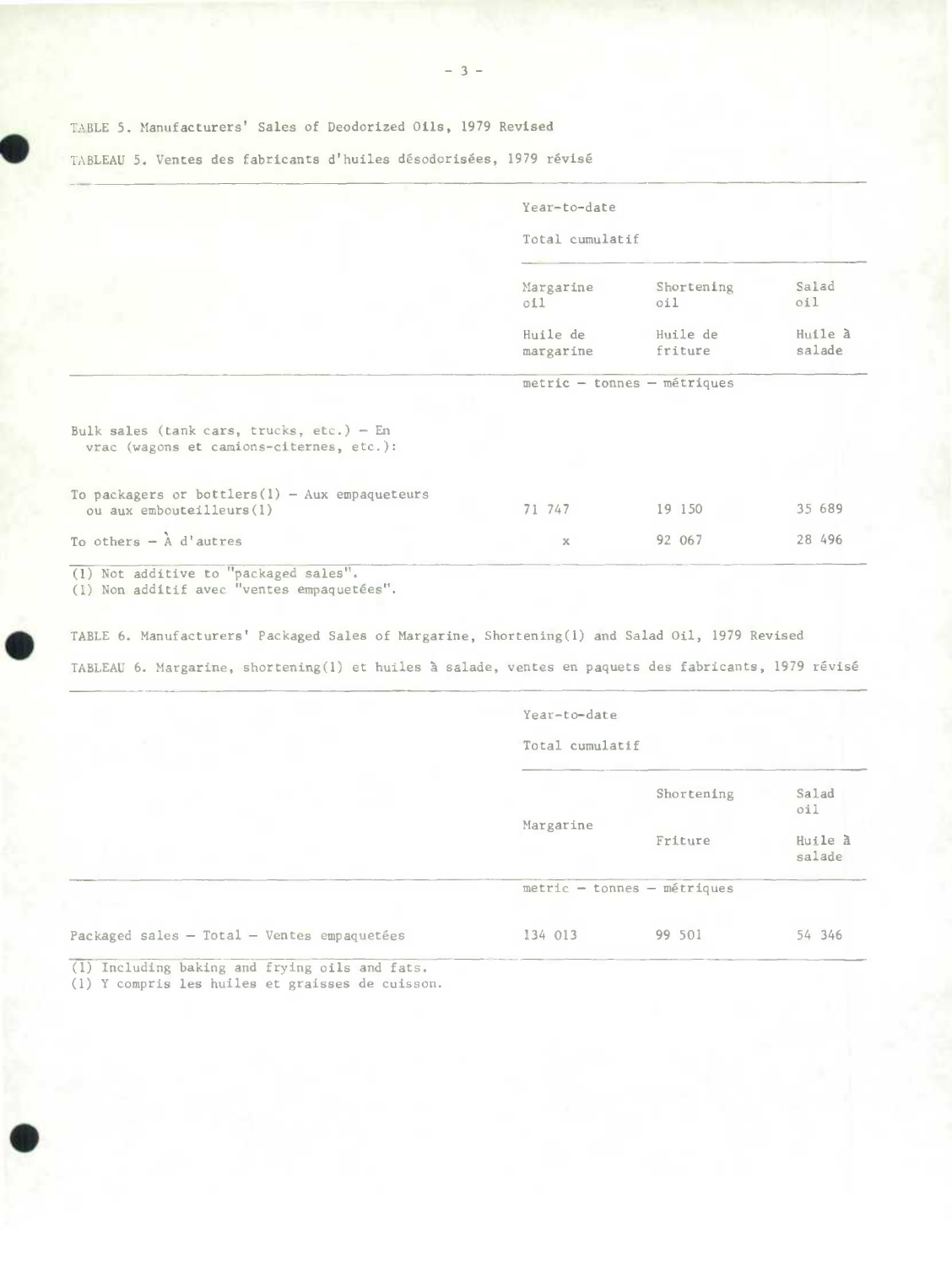#### List of Reporting Firms

Liste des firmes déclarantes

| Name                                              | Plant location           |
|---------------------------------------------------|--------------------------|
| Nom                                               | Localisation de l'usine  |
|                                                   |                          |
|                                                   |                          |
| Newfoundland - Terre-Neuve                        |                          |
| Nfld. Margarine Co. Ltd., The (1)                 | St. John's               |
| Nova Scotia - Nouvelle-Ecosse                     |                          |
| McKenzie Sales Ltd. (Elmsdale Div.) (1)           | Dartmouth                |
| Québec                                            |                          |
| Bergeron & Fils Ltée, J.E. (1)                    | Bromptonville            |
| Canada Starch Co. Ltd. (Best Food Ltd. Plant) (3) | Montréal                 |
| Canada Packers Ltd. (1, 2, 3)                     | Montréal                 |
| Kraft Limited/Limitée (1, 2, 3)                   | Mount Royal              |
| Lactantia Limitée (1)                             | Victoriaville            |
| Thibault Inc., D.P.M. (1)                         | Ste-Anna-De-La-Pérade    |
| W. J. LaFave & Sons Ltd. (1, 2, 3)                | St. Jérome               |
|                                                   |                          |
| Ontario                                           |                          |
| Canada Packers Ltd. (1, 2, 3)                     | Toronce                  |
| Canada Starch Co. Ltd. (3)                        | Cardinal                 |
| Dundas Valley Food Products Ltd. (1, 2, 3)        | Dundas                   |
| Gay Lea Foods (Fenmark Branch) (1, 3)             | Weston                   |
| Grant Products Ltd. (1)                           | Don Mills                |
| Monarch Fine Foods Co. Ltd. (1, 2, 3)             | Rexdale<br>Westminster   |
| Proctor & Gamble Inc. (1, 2, 3)                   | Hamilton                 |
| Schneider Inc., J.M. (2)                          | Kitchener                |
| Standard Brands Ltd. (1, 2)<br>(1)                | Scarborough<br>Etobicoke |

St. Lawrence Starch Co. Ltd. (3) Port Credit Swift Canadian Co. Ltd. (1, 2) Toronto

#### Manitoba

Canada Packers Ltd. (1, 2, 3) St. Boniface CSP Foods Ltd. (3) Altona and the contract of the contract of the contract of the contract of the contract of the contract of the contract of the contract of the contract of the contract of the contract of the contract of

#### Saskatchewan

CSP Foods Lid. (1, 2. 3) Nipawin

 $\bullet$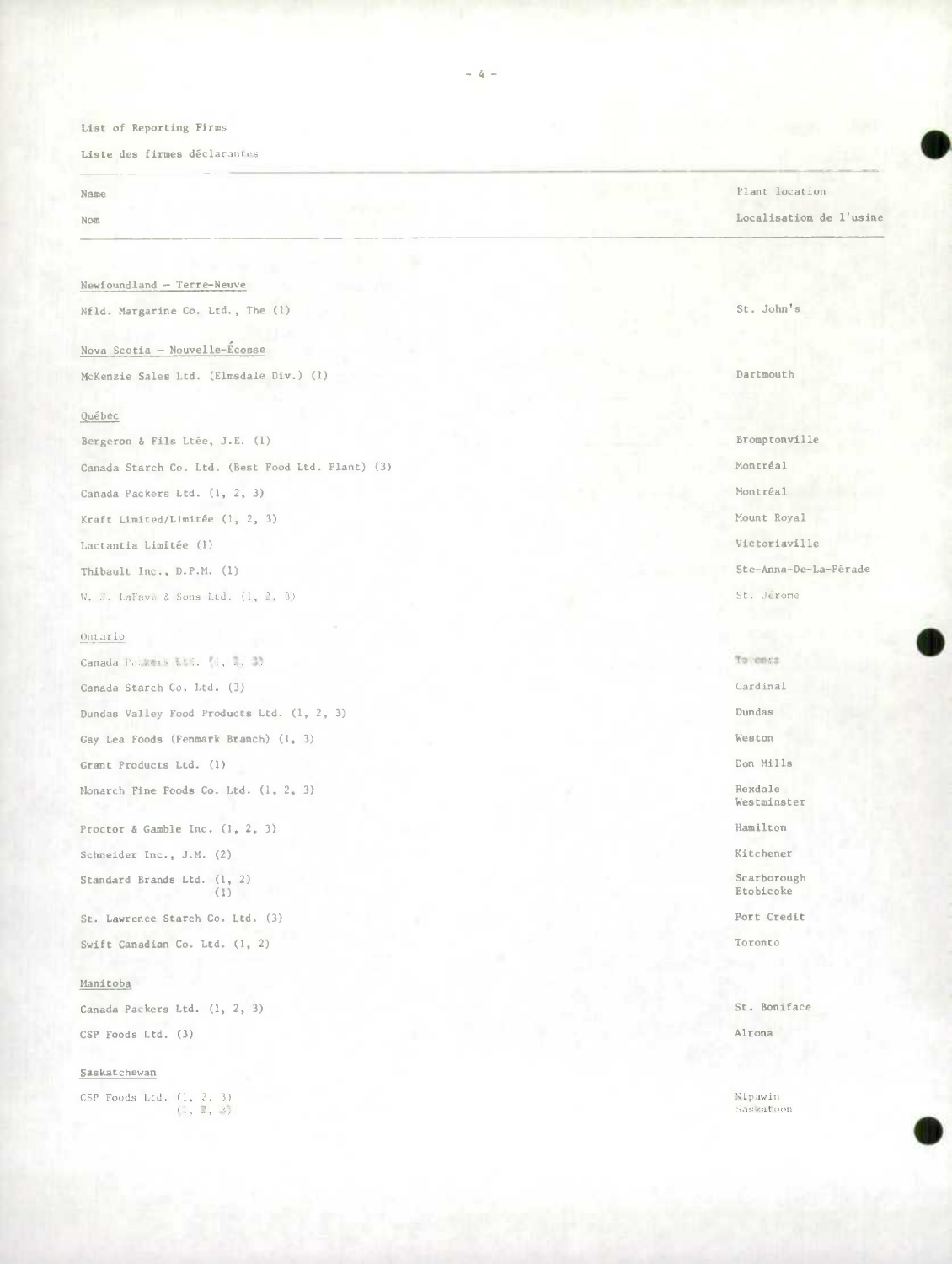. List of Reporting Firms - Concluded

### Liste des firmes déclarantes - fin

| Name | Plant location          |
|------|-------------------------|
| Nom  | Localisation de l'usine |

#### Alberta

| Canada Packers Ltd. (2)                 | Edmonton   |
|-----------------------------------------|------------|
| Canbra Foods Ltd. $(1, 2, 3)$           | Lethbridge |
| Swift Canadian Co. Ltd. (2)             | Edmonton   |
| Standard Brands Ltd. (1, 2)             | Calgary    |
| British Columbia - Colombie-Britannique |            |
| Canada Packers Ltd. (2)                 | Vancouver  |
| Kraft Limited $(1, 2, 3)$               | Vancouver  |

Note: The numbers shown after the firm names relate to the items listed below and indicate the type of operations carried on by that firm:

1. Margarine. . 2. Shortening.

3. Salad Oil.

Mota: Les chiffres figurant après les noms des firmes correspondent aux articles énumérés ci-dessous et identifient le genre d'activité opérée par cette firme:

1. Margarine.

2. Friture (shortening).

3. Huiles à salade.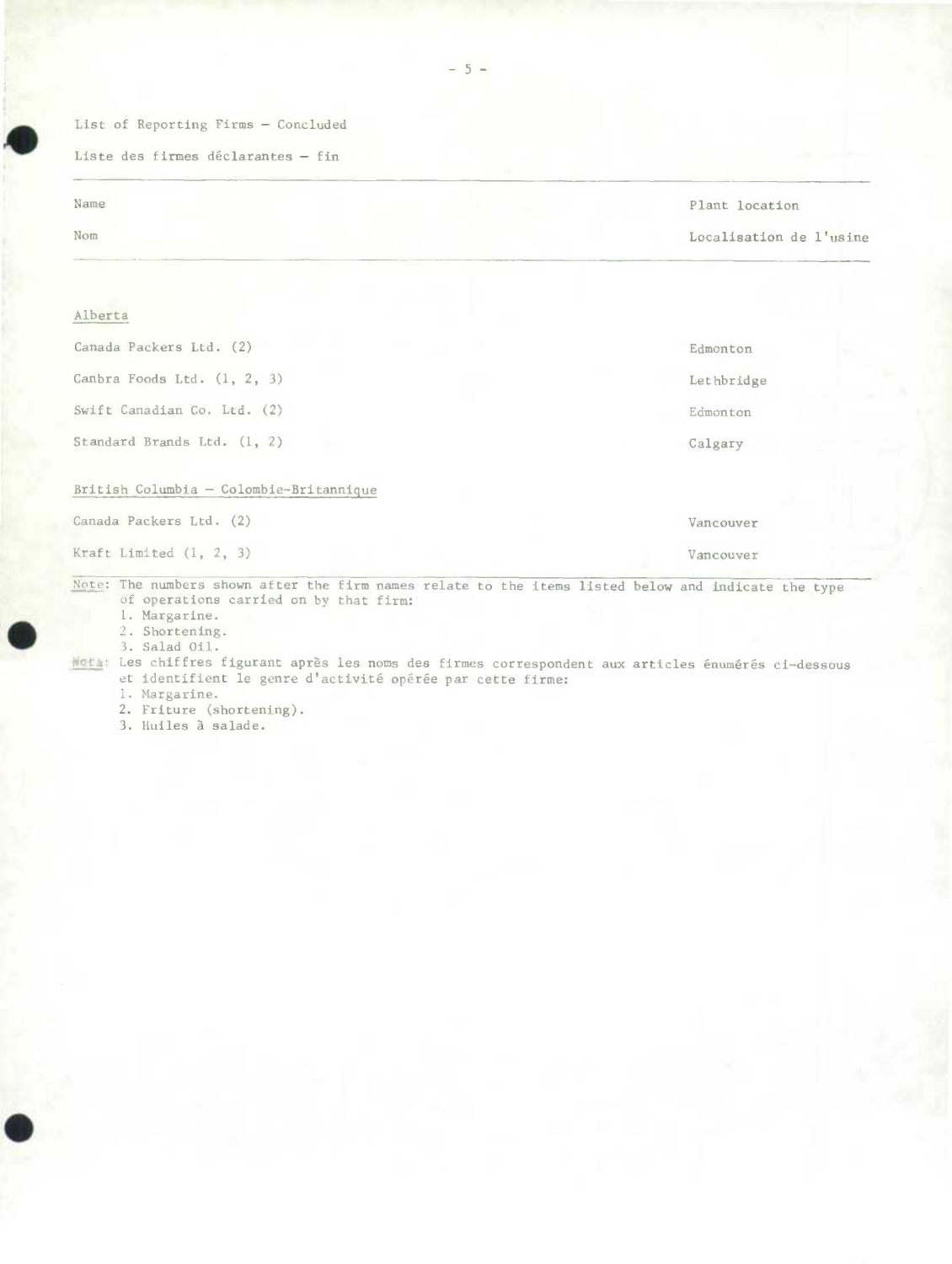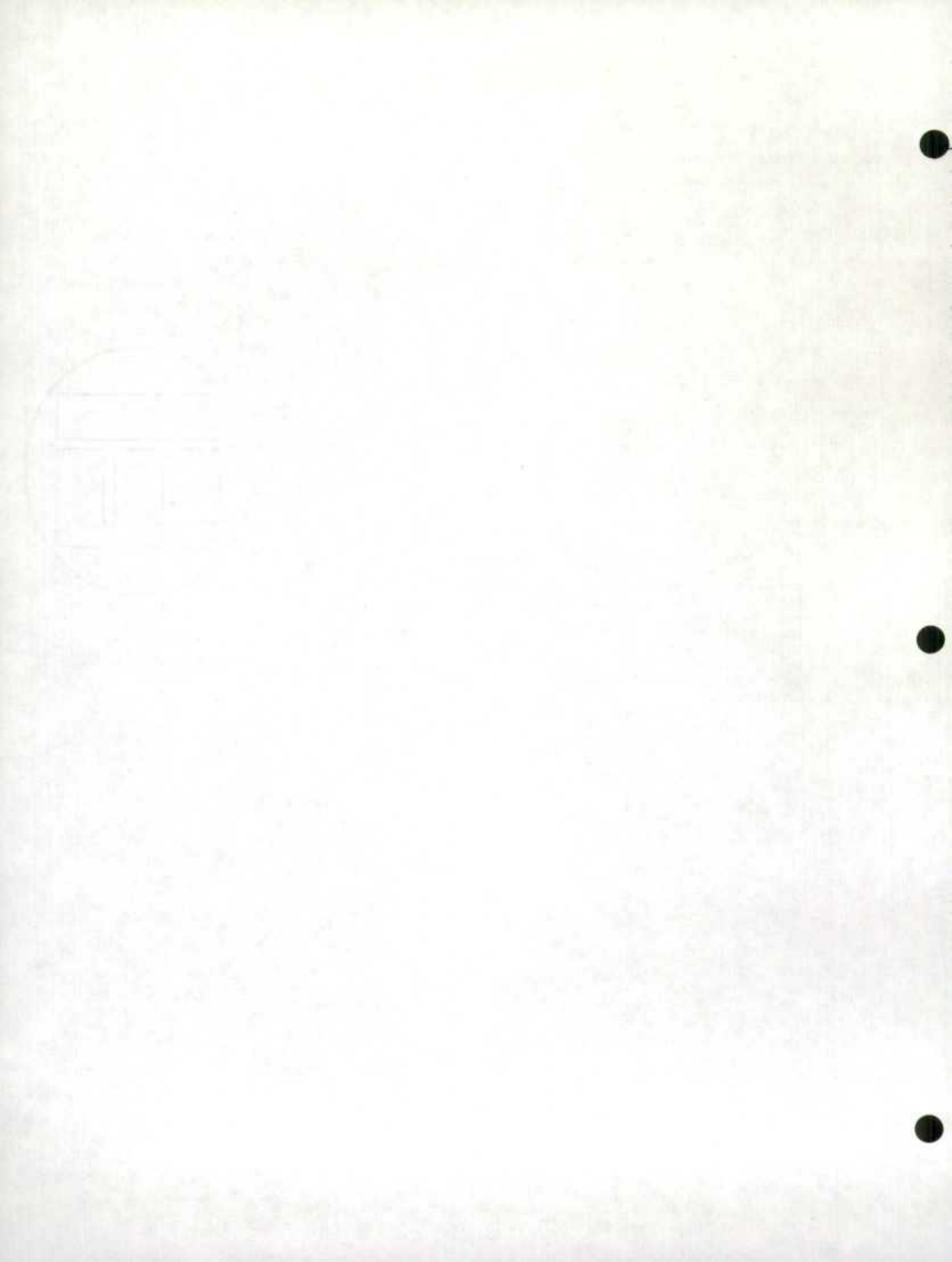